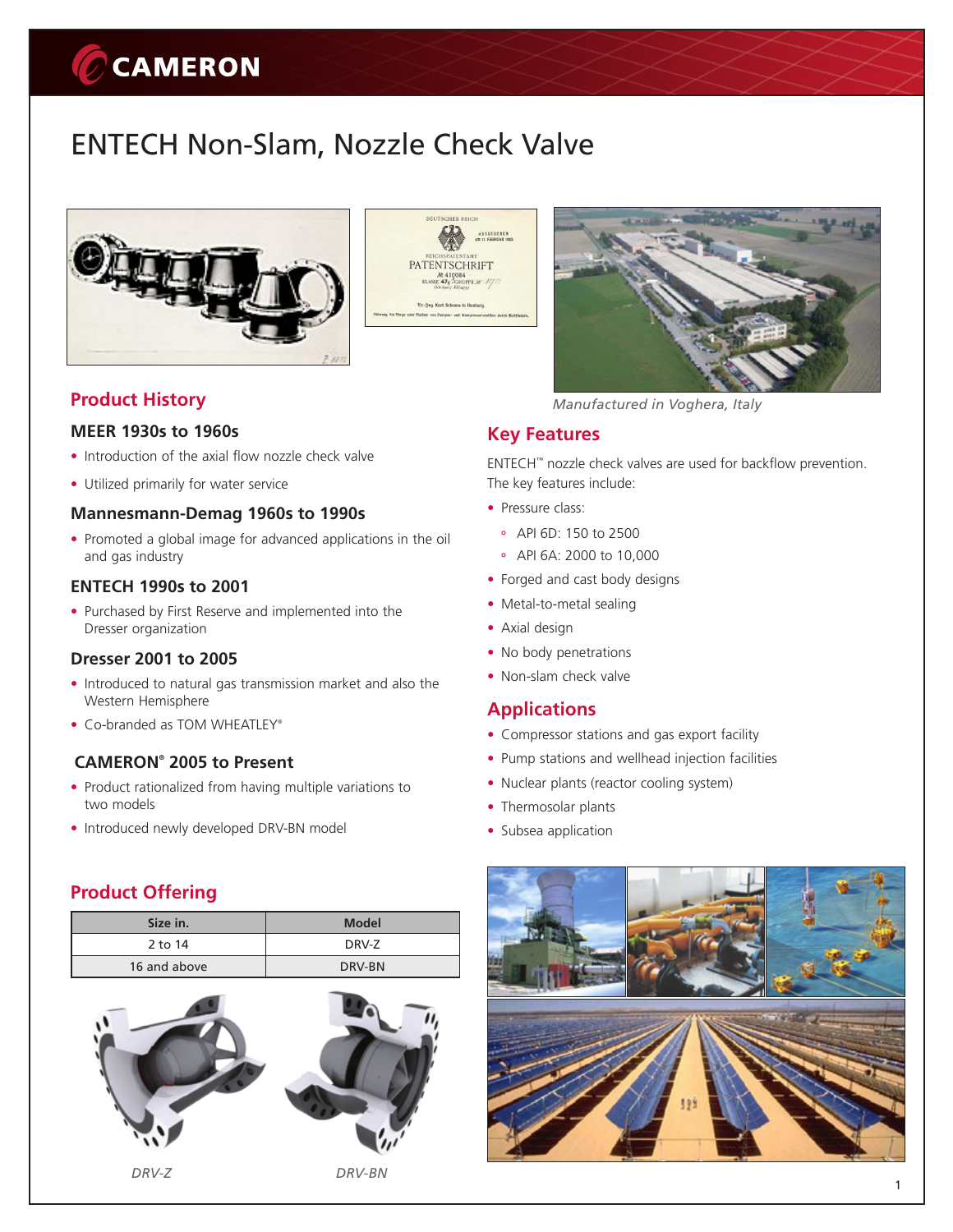# CCAMERON

### **Trim LA3O**



*Direction of flow*

#### Materials List

| <b>Item</b> | Part            | <b>Description</b>                | <b>Note</b>   |
|-------------|-----------------|-----------------------------------|---------------|
|             | Valve Body      | ASTM A352 Grade LCC/ASTM A350 LF2 | $\mathcal{L}$ |
| 2           | Seat Overlay    | 316 ST ST                         |               |
| 3           | <b>Diffuser</b> | ASTM A352 Grade LCC/ASTM A350 LF2 | $\mathcal{L}$ |
| 4           | <b>Bushing</b>  | ASTM A564 630 (UNS S17400)        |               |
| 5           | <b>Disc</b>     | 316 ST ST                         |               |
| 6           | Disc Shaft      | 316 ST ST                         |               |
| 7           | Spring          | INCONEL® X-750                    |               |

NOTES:

1. May also be manufactured in one piece

2. Body and diffuser can be forged or cast



*Valve shown in fully open position*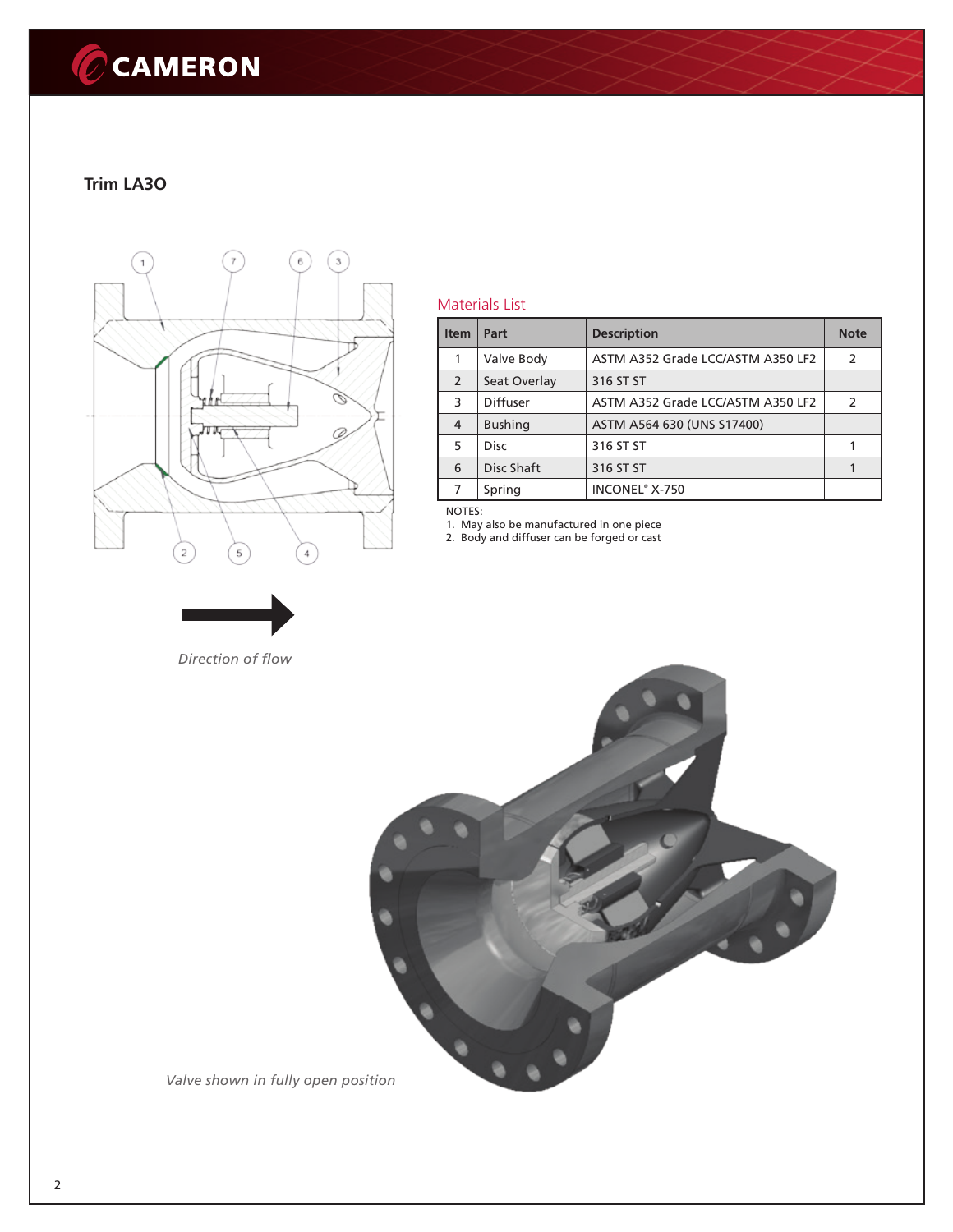# CCAMERON

# **Trim AAOO**



*Direction of flow*

#### Materials List

| <b>Item</b>   | Part                 | <b>Description</b>  | <b>Note</b>                        |
|---------------|----------------------|---------------------|------------------------------------|
| 1             | Body                 | A351 CF8M/A182 F316 |                                    |
| $\mathcal{P}$ | Nozzle               | A351 CF8M/A182 F316 | Duplex IF $\geq$ ANSI<br>900 Class |
| 3             | Diffuser             | A351 CF8M/A182 F316 |                                    |
| 4             | Spacer               | A351 CF8M/A182 F316 |                                    |
| 5             | <b>Disc</b>          | A351 CF8M/A182 F316 |                                    |
| 6             | Spring               | <b>INCONEL X750</b> |                                    |
| 7             | End Cap              | A182 F316           |                                    |
| 8             | Split Ring           | 17-4 PH             |                                    |
| 9             | Graphite Seal        | Graphite            |                                    |
| 10            | Retaining Ring       | <b>INCONEL X750</b> |                                    |
| 11            | <b>Bearing</b>       | 316/PTFE            | DU Type                            |
| 12            | <b>Location Pins</b> | 316 ST ST           |                                    |
| 13            | <b>Bolt</b>          | B8M                 |                                    |
| 14            | Lock Washer          | 316 ST ST           |                                    |

NOTES:

No seat overlay required as integral with body



*Valve shown in fully closed position*